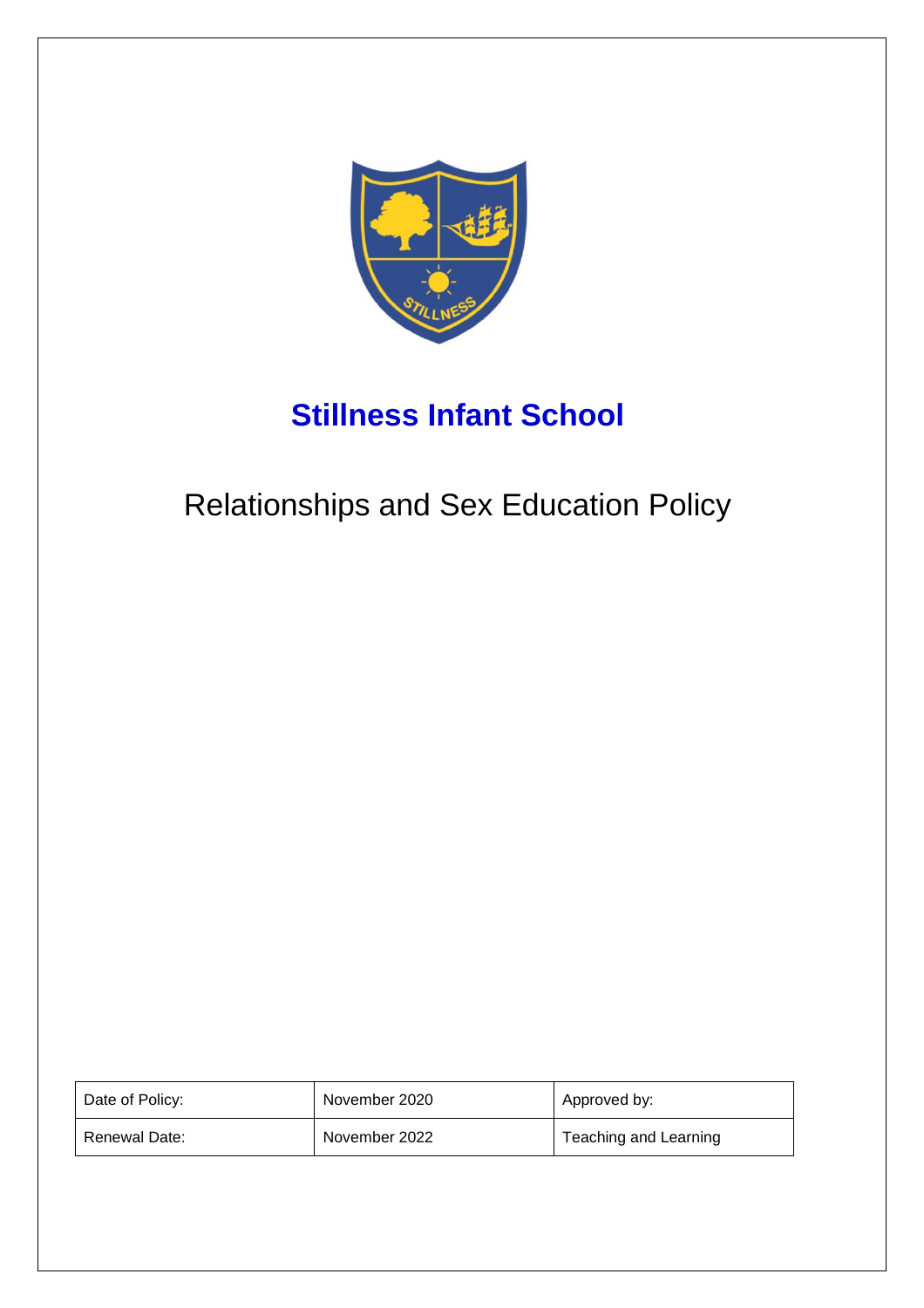### **1. Aims**

The aims of relationships and sex education (RSE) at our school are to:

- Provide a framework in which sensitive discussions can take place
- Prepare pupils for puberty, and give them an understanding of sexual development and the importance of health and hygiene
- Help pupils develop feelings of self-respect, confidence and empathy
- Create a positive culture around issues of sexuality and relationships
- Teach pupils the correct vocabulary to describe themselves and their bodies

## **2. Statutory requirements**

As a maintained primary school we must provide relationships education to all pupils as per section 34 of the [Children and Social work act 2017.](http://www.legislation.gov.uk/ukpga/2017/16/section/34/enacted)

However, we are not required to provide sex education but we do need to teach the elements of sex education contained in the science curriculum.

In teaching RSE, we must have regard to [guidance](https://www.gov.uk/government/consultations/relationships-and-sex-education-and-health-education) issued by the secretary of state as outlined in section 403 of the [Education Act 1996.](http://www.legislation.gov.uk/ukpga/1996/56/contents)

At Stillness we teach RSE as set out in this policy.

## **3. Policy development**

This policy has been developed in consultation with staff, pupils and parents. The consultation and policy development process involved the following steps:

- 1. Review a member of staff or working group pulled together all relevant information including relevant national and local guidance
- 2. Staff consultation all school staff were given the opportunity to look at the policy and make recommendations
- 3. Parent/stakeholder consultation parents and any interested parties were invited to attend a meeting about the policy
- 4. Pupil consultation we investigated what exactly pupils want from their RSE
- 5. Ratification once amendments were made, the policy was shared with governors and ratified

## **4. Definition**

RSE is about the emotional, social and cultural development of pupils, and involves learning about relationships, sexual health, sexuality, healthy lifestyles, diversity and personal identity.

RSE involves a combination of sharing information, and exploring issues and values.

RSE is not about the promotion of sexual activity.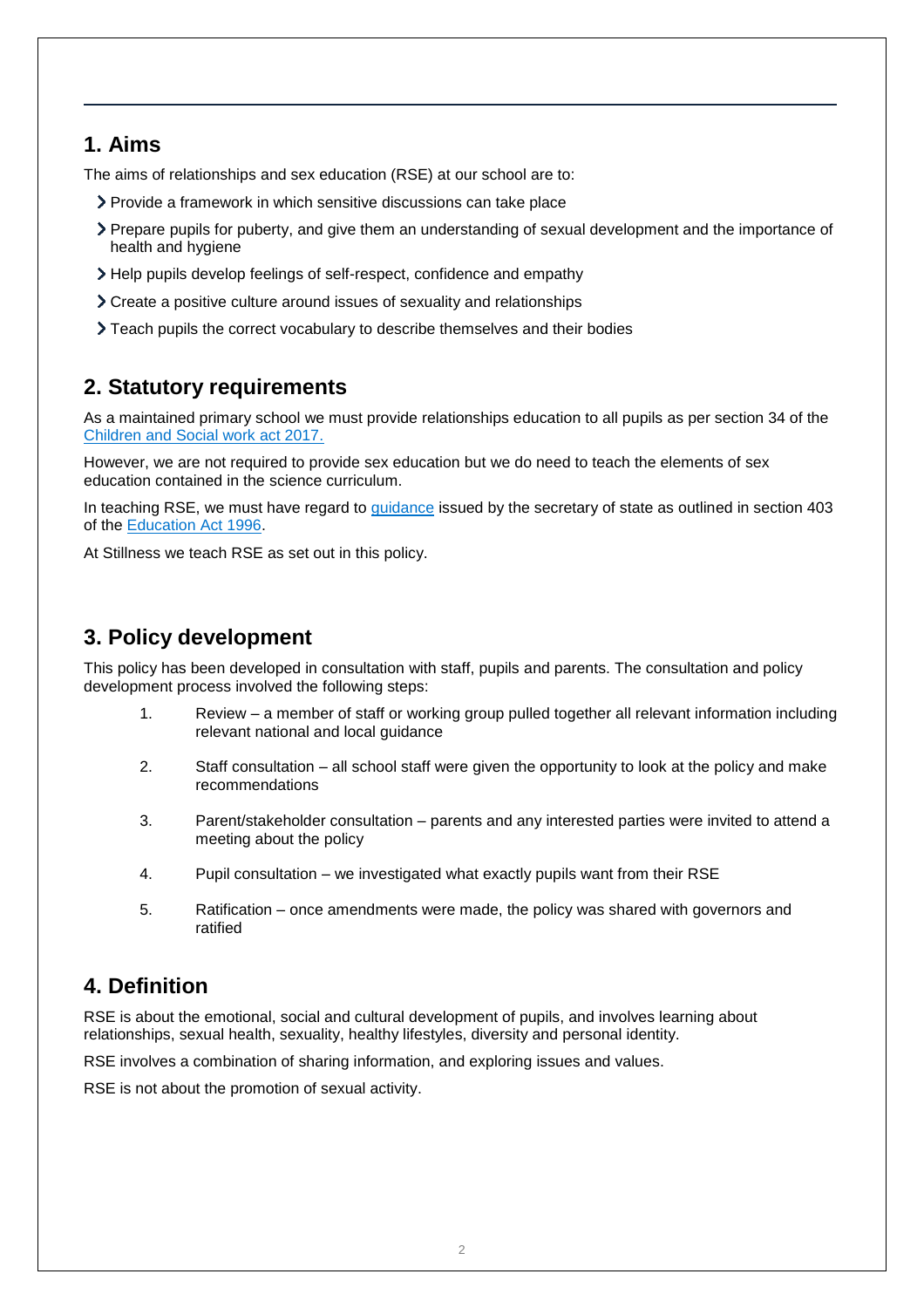## **5. Curriculum**

Our curriculum is set out as per Appendix 1 but we may need to adapt it as and when necessary.

We have developed the curriculum in consultation with parents, pupils and staff, taking into account the age, needs and feelings of pupils. If pupils ask questions outside the scope of this policy, teachers will respond in an appropriate manner so they are fully informed and don't seek answers online.

Infant sex and relationships education is not compulsory at Stillness Infant School. Parents are given the opportunity to opt out if they do not want their children to participate.

For more information about our curriculum, see our curriculum map in Appendix 1.

## **6. Delivery of RSE**

RSE is taught within the personal, social, health and economic (PSHE) education curriculum. Biological aspects of RSE are taught within the science curriculum.

At Stillness Infants:

Relationships education focuses on teaching the fundamental building block and characteristic of positive relationships including:

- Families and people who care for me
- > Caring friendships
- > Respectful relationships
- > Online relationships
- > Being safe

For more information about our RSE curriculum, see Appendices 1.

These areas of learning are taught within the context of family life taking care to ensure that there is no stigmatisation of children based on their home circumstances (families can include single parent families, LGBT parents, families headed by grandparents, adoptive parents, foster parents/carers amongst other structures) along with reflecting sensitively that some children may have a different structure of support around them (for example: looked after children or young carers).

## **7. Roles and responsibilities**

#### **7.1 The governing body**

The governing body will approve the RSE policy, and hold the Headteacher to account for its implementation.

#### **7.2 The Headteacher**

The Headteacher is responsible for ensuring that RSE is taught consistently across the school, and for managing requests to withdraw pupils from [non-statutory components of RSE (see section 8).

#### **7.3 Staff**

Staff are responsible for:

- > Delivering RSE in a sensitive way
- Modelling positive attitudes to RSE
- > Monitoring progress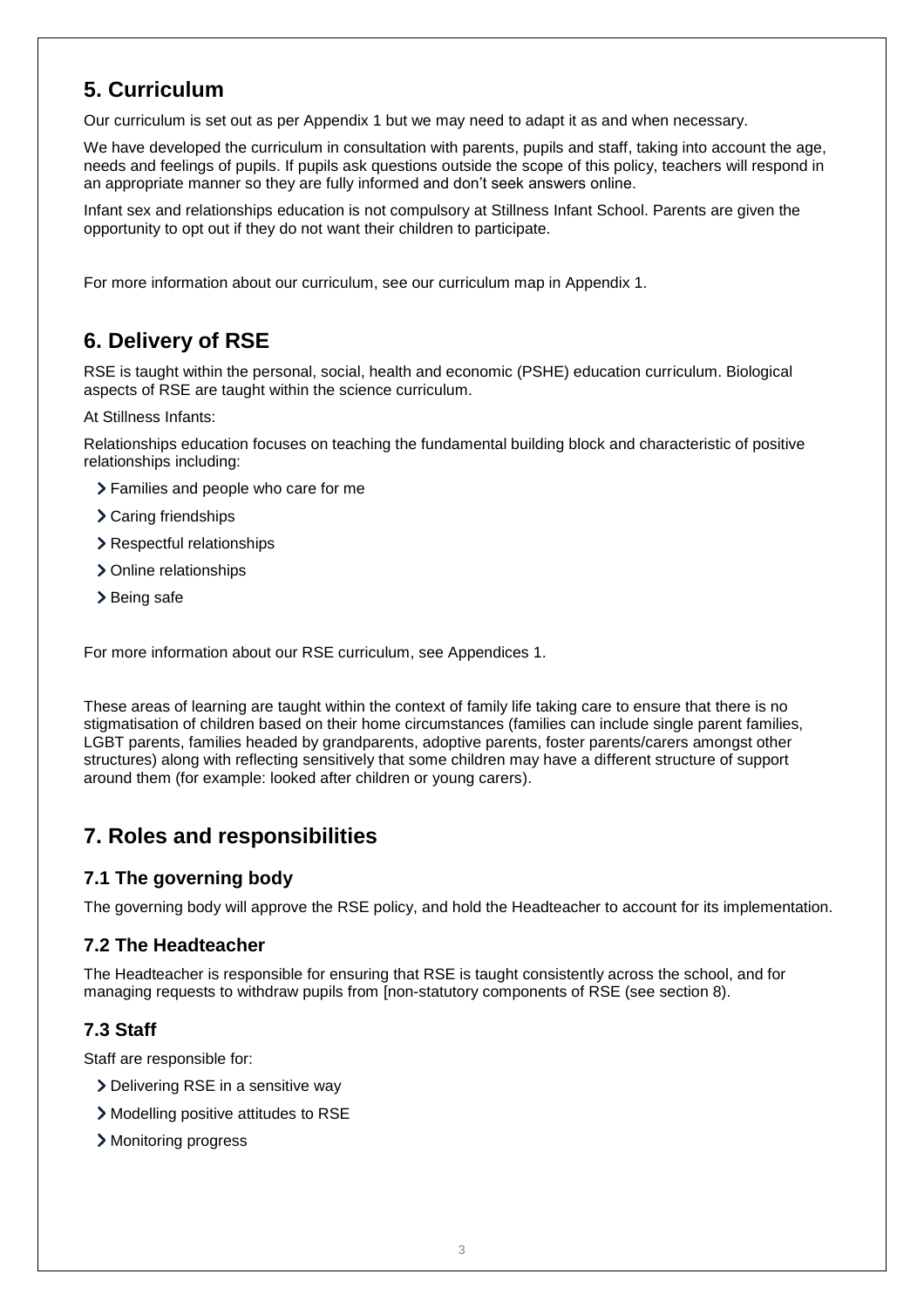- **EXEC** Responding to the needs of individual pupils
- Responding appropriately to pupils whose parents wish them to be withdrawn from the non-statutory components of RSE.

Staff do not have the right to opt out of teaching RSE. Staff who have concerns about teaching RSE are encouraged to discuss this with the Headteacher.

#### **7.4 Pupils**

Pupils are expected to engage fully in RSE and, when discussing issues related to RSE, treat others with respect and sensitivity.

## **8. Parents' right to withdraw**

#### **At Stillness Infants:**

Parents do not have the right to withdraw their children from relationships education, but have the right to withdraw their children from the non-statutory components of sex education within RSE.

Requests for withdrawal should be put in writing using the form (Appendix 3) of this policy and addressed to the headteacher.

Alternative work will be given to pupils who are withdrawn from sex education.

## **9. Training**

The Headteacher will also invite visitors from outside the school, such as school nurses or sexual health professionals, to provide support and training to staff teaching RSE.

### **10. Monitoring arrangements**

The delivery of RSE is monitored by the Science Co-ordinator through:

Monitoring of planning, learning walks and book looks

Pupils' development in RSE is monitored by class teachers as part of our internal assessment systems.

This policy will be reviewed by the Science Coordinator and approved by The Teaching and Learning committee.

**Appendix 1: Curriculum map**

**Relationships and sex education curriculum map**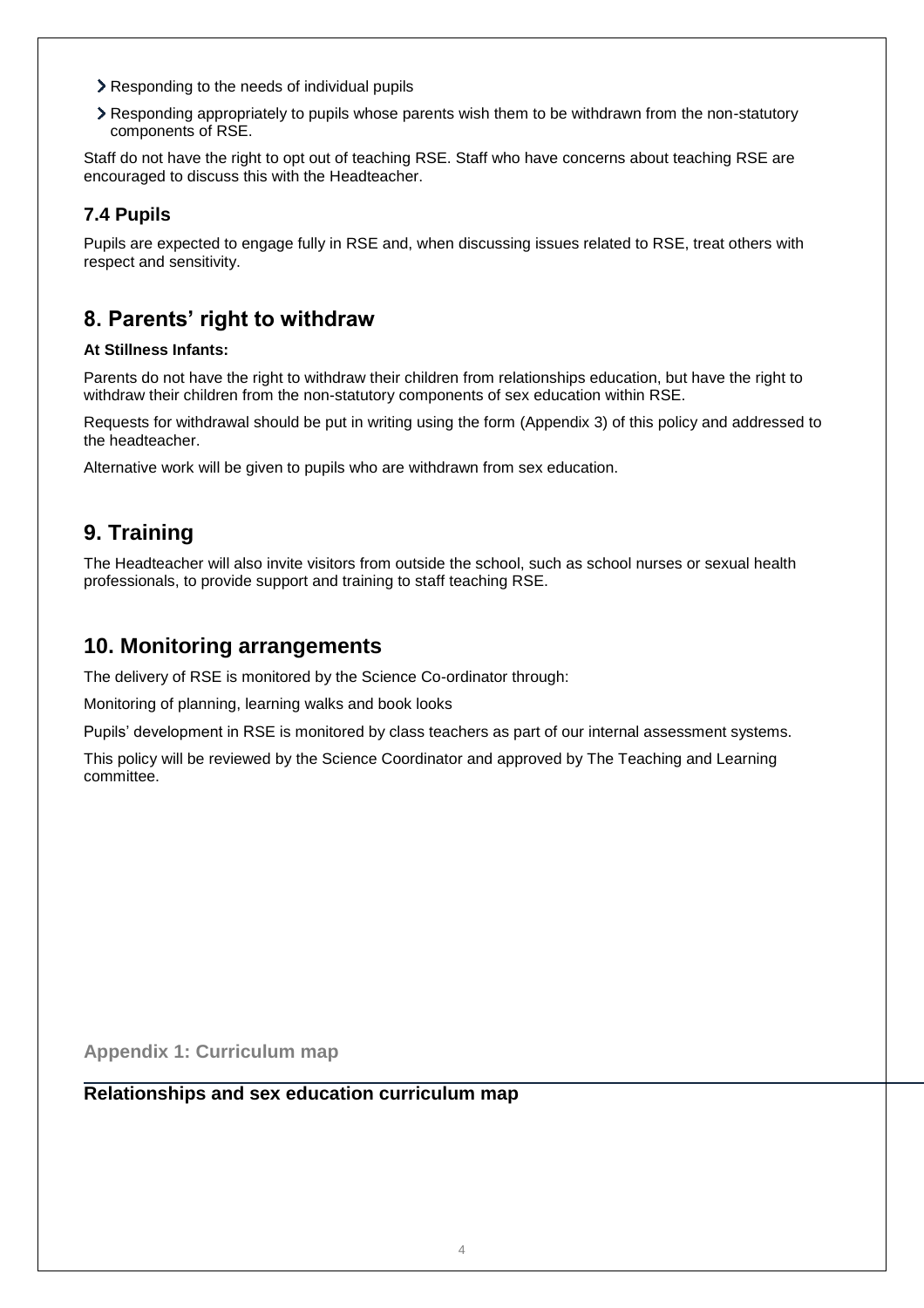| <b>YEAR</b><br><b>GROUP</b> | <b>TERM</b> | <b>TOPIC/THEME DETAILS</b>                                                                                                                                                                                                                          |
|-----------------------------|-------------|-----------------------------------------------------------------------------------------------------------------------------------------------------------------------------------------------------------------------------------------------------|
| Nursery                     | Spring 1    | Taking turns in games, following rules in games.                                                                                                                                                                                                    |
|                             | Summer 1    | Explore being fair, sharing with others. Talk about events and<br>people in own life.                                                                                                                                                               |
|                             | Summer 2    | Changes. What they are good at, what they can do now.                                                                                                                                                                                               |
| Reception                   | Autumn 2    | Golden rules. Working together. Respect for each other.                                                                                                                                                                                             |
|                             | Summer 2    | Preparing for change. Reflecting on their achievements.                                                                                                                                                                                             |
| Year One                    | Autumn 2    | What makes us special?<br>Respecting similarities and differences between people; special<br>people; that everyone is unique; but that everyone has similarities                                                                                    |
|                             | Summer 1    | How do we feel?<br>Different kinds of feelings; strategies to manage feelings;<br>change and loss                                                                                                                                                   |
| Year Two                    | Summer 2    | What is a friend?<br>Hurtful teasing and bullying is wrong, what to do about bullying;<br>unsafe secrets; inappropriate touch what to do if it happens                                                                                              |
|                             | Spring 1    | What is the same and different about us?<br>Recognise what they are good at; set simple goals; growing;<br>and changing and being more independent; naming body parts<br>correctly (including external genitalia); belonging to different<br>groups |
|                             | Summer 1    | How can we keep safe in different places?<br>Rules for keeping safe in different places; including online;<br>people who work in the community; asking for help; including in<br>an emergency                                                       |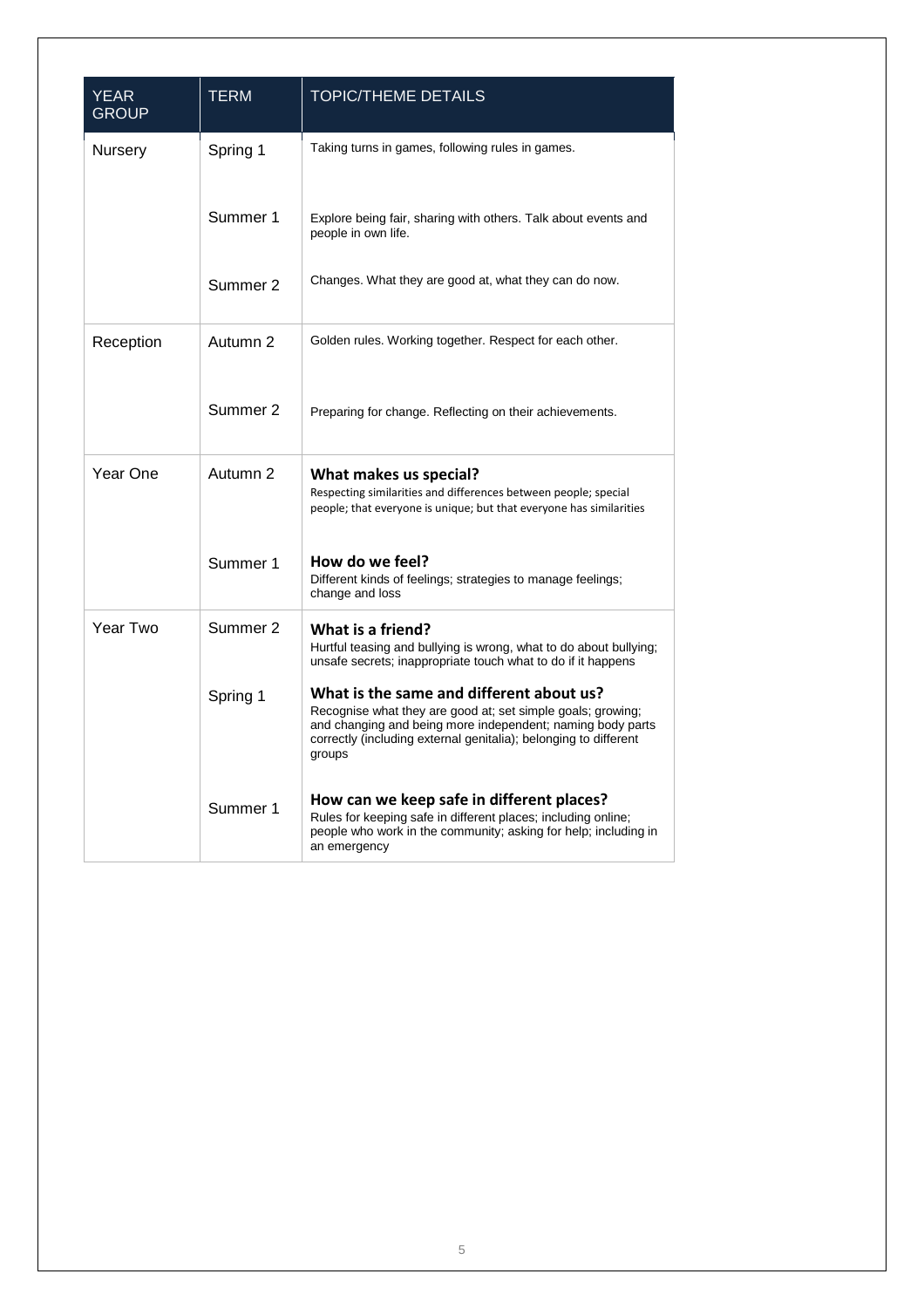| <b>TOPIC</b>                                      | PUPILS SHOULD KNOW                                                                                                                                                                                                                                                                                                                                                                         |
|---------------------------------------------------|--------------------------------------------------------------------------------------------------------------------------------------------------------------------------------------------------------------------------------------------------------------------------------------------------------------------------------------------------------------------------------------------|
| What makes<br>us special?                         | about the importance for respect for the differences<br>$\bullet$<br>and similarities between people<br>$\bullet$<br>to identify their special people (family, friends, and<br>$\bullet$<br>carers), what makes them special and how special<br>$\bullet$<br>people should care for one another<br>that everybody is unique<br>about the ways we are the same as other people<br>$\bullet$ |
| How do we<br>feel?                                | about different kinds of feelings<br>$\bullet$<br>simple strategies to manage feelings<br>$\bullet$<br>about how it feels when there is change or loss<br>$\bullet$                                                                                                                                                                                                                        |
| What is a<br>friend?                              | • about the importance of not keeping secrets that make them feel uncomfortable,<br>anxious or afraid<br>• about appropriate and inappropriate touch<br>• that hurtful teasing and bullying is wrong<br>what to do if teasing and bullying is happening<br>$\bullet$                                                                                                                       |
| What is the<br>same and<br>different<br>about us? | • to recognise what they are good at and set simple goals<br>• about growing, changing and becoming more independent<br>• the correct names for the main parts of the body of boys and girls<br>• about the importance of respect for differences and similarities between people<br>about groups and communities that they belong to<br>$\bullet$                                         |
| How do we<br>show our<br>feelings?                | about different kinds of feelings<br>$\bullet$<br>simple strategies to manage feelings<br>٠<br>about how it feels when there is change or loss<br>$\bullet$<br>about recognising how other people are feeling<br>$\bullet$<br>about sharing feelings their own feelings with others<br>$\bullet$                                                                                           |

# **Appendix 2: By the end of Key Stage One pupils should know**